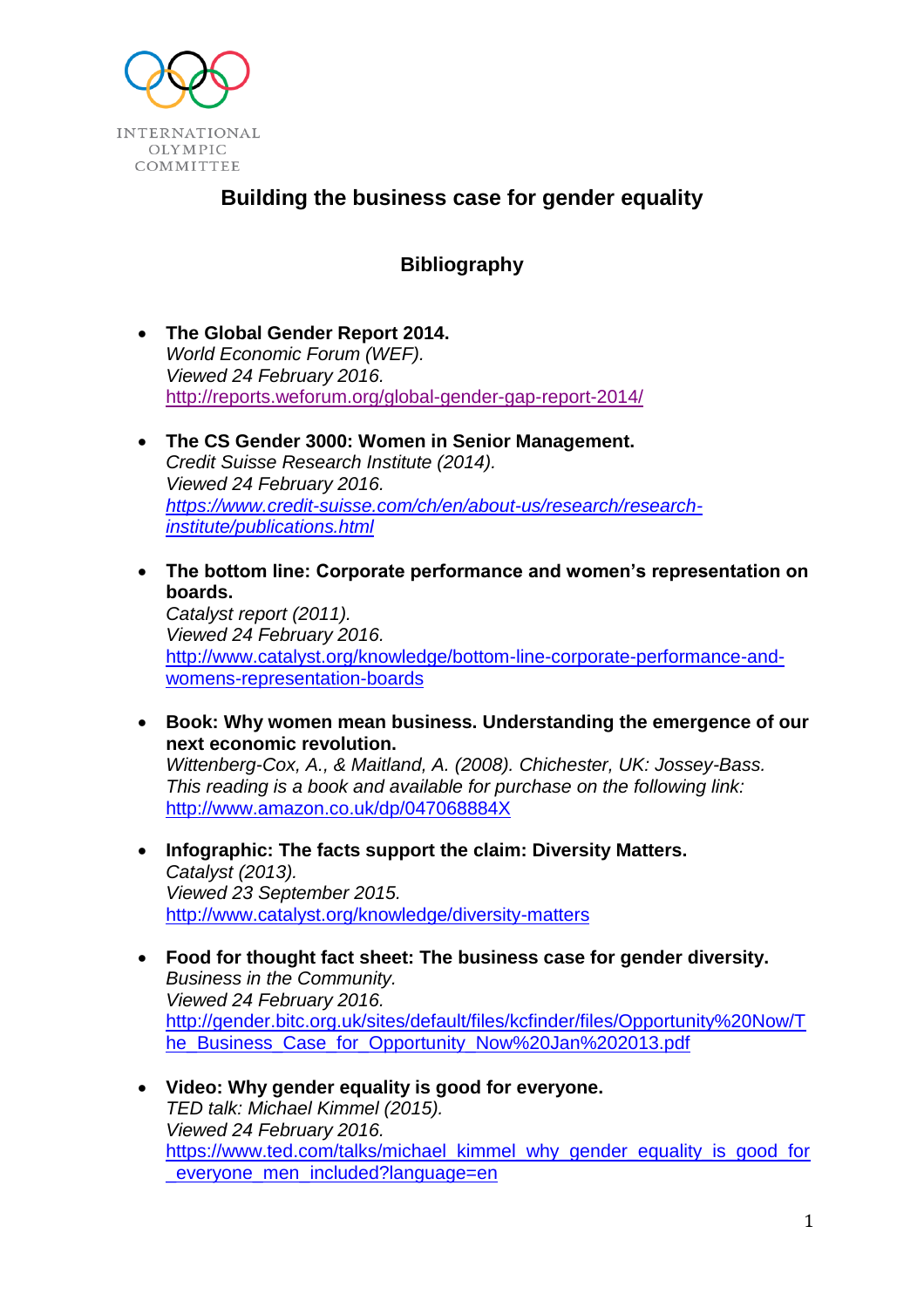

 **Video: Closing the gender gap makes economic sense.** *Christine Lagarde, Managing Director of International Monetary Fund (2015). Viewed 24 February 2016.* [http://www.huffingtonpost.com/2015/02/23/christine-lagarde-women-in](http://www.huffingtonpost.com/2015/02/23/christine-lagarde-women-in-workplace_n_6738090.html)[workplace\\_n\\_6738090.html](http://www.huffingtonpost.com/2015/02/23/christine-lagarde-women-in-workplace_n_6738090.html)

## *Attract the best talents*

- **Why diversity matters.** *Catalyst (2011). Viewed 24 February 2016.* <http://www.catalyst.org/knowledge/why-diversity-matters>
- **The role of calculative attachment in the relationship between diversity climate and retention.** *Human Resource Management, 50(2). Kaplan, Wiley, & Maertz (2011). Viewed 24 February 2016.* http://onlinelibrary.wiley.com/doi/10.1002/hrm.20413/abstract:jsessionid=D85B [ACC05CDCD6278270B75023057433.f01t03](http://onlinelibrary.wiley.com/doi/10.1002/hrm.20413/abstract;jsessionid=D85BACC05CDCD6278270B75023057433.f01t03)
- **World atlas of gender equality in education.**  *UNESCO (2012). Viewed 10 September 2015.* [http://www.unesco.org/new/en/education/themes/leading-the-international](http://www.unesco.org/new/en/education/themes/leading-the-international-agenda/gender-and-education/resources/the-world-atlas-of-gender-equality-in-education/)[agenda/gender-and-education/resources/the-world-atlas-of-gender-equality-in](http://www.unesco.org/new/en/education/themes/leading-the-international-agenda/gender-and-education/resources/the-world-atlas-of-gender-equality-in-education/)[education/](http://www.unesco.org/new/en/education/themes/leading-the-international-agenda/gender-and-education/resources/the-world-atlas-of-gender-equality-in-education/)

#### *Better reputation*

- **Corporate Reputation and Women on the Board.** *British Journal of Management, vol. 20, no. 1. Brammer, Millington & Pavelin (March 2009). Viewed 10 September 2015.* <http://onlinelibrary.wiley.com/doi/10.1111/j.1467-8551.2008.00600.x/abstract>
- **The impact of board diversity and gender composition on corporate social responsibility and firm reputation.** Journal of Business Ethics, vol. 97(2). Bear, Rahman & Post (2010). *Viewed 10 September 2015.* <http://rd.springer.com/article/10.1007%2Fs10551-010-0505-2>
- **Gender equality in sport : Proposal for strategic actions 2014-2020.** *European Commission (2014). Viewed 24 February 2016.* [http://ec.europa.eu/assets/eac/sport/events/2013/documents/20131203](http://ec.europa.eu/assets/eac/sport/events/2013/documents/20131203-gender/final-proposal-1802_en.pdf) [gender/final-proposal-1802\\_en.pdf](http://ec.europa.eu/assets/eac/sport/events/2013/documents/20131203-gender/final-proposal-1802_en.pdf)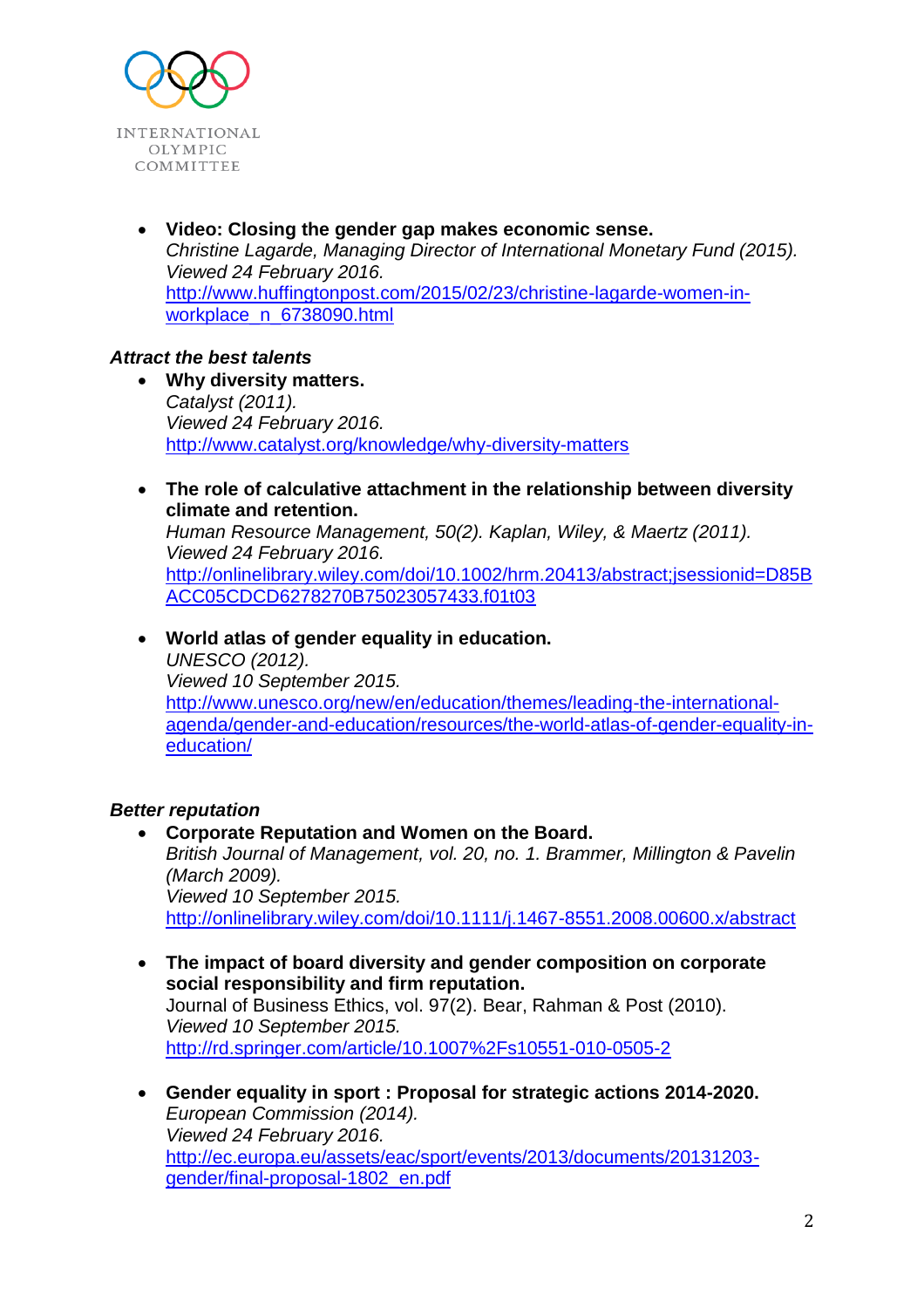

 **Developing tomorrow's female leaders.** *Price Waterhouse (2014). Viewed 10 September 2015.* [https://www.pwc.com/gx/en/women-at](https://www.pwc.com/gx/en/women-at-pwc/internationalwomensday/assets/next-generation-diversity-publication.pdf)[pwc/internationalwomensday/assets/next-generation-diversity-publication.pdf](https://www.pwc.com/gx/en/women-at-pwc/internationalwomensday/assets/next-generation-diversity-publication.pdf)

## *Better performance*

- **The Bottom Line: Connecting Corporate Performance and Gender Diversity.** *Catalyst (2004). Viewed 10 September 2015.* [http://www.catalyst.org/knowledge/bottom-line-connecting-corporate](http://www.catalyst.org/knowledge/bottom-line-connecting-corporate-performance-and-gender-diversity)[performance-and-gender-diversity](http://www.catalyst.org/knowledge/bottom-line-connecting-corporate-performance-and-gender-diversity)
- **Is there a pay-off from top-team diversity?** *McKinsey (2012). Viewed 11 September 2015 :* [http://www.mckinsey.com/insights/organization/is\\_there\\_a\\_payoff\\_from\\_top](http://www.mckinsey.com/insights/organization/is_there_a_payoff_from_top-team_diversity)[team\\_diversity](http://www.mckinsey.com/insights/organization/is_there_a_payoff_from_top-team_diversity)
- **Women Directors Change how Boards Work.** *Harvard Business Review, February. (2015). Liswook, L. Viewed 11 September 2015.* [https://hbr.org/2015/02/women-directors-change-how-boards-work.](https://hbr.org/2015/02/women-directors-change-how-boards-work)
- **Gender Equality and Leadership in Olympic Bodies.** *IOC and Loughborough University (2010). Research Report. Viewed 11 September 2015. <https://www.olympic.org/women-in-sport/support/monitoring-and-evaluation>*

#### *Better decision-making*

 **Diversity at the head of the table: Bringing complementary skills and experiences to the board.** *Global Corporate Governance Forum, Private Sector Opinion (2010).*

*Viewed 10 September 2015.* [http://www.ifc.org/wps/wcm/connect/topics\\_ext\\_content/ifc\\_external\\_corporate](http://www.ifc.org/wps/wcm/connect/topics_ext_content/ifc_external_corporate_site/ifc+cg/resources/private+sector+opinion/pso_19) site/ifc+cg/resources/private+sector+opinion/pso\_19